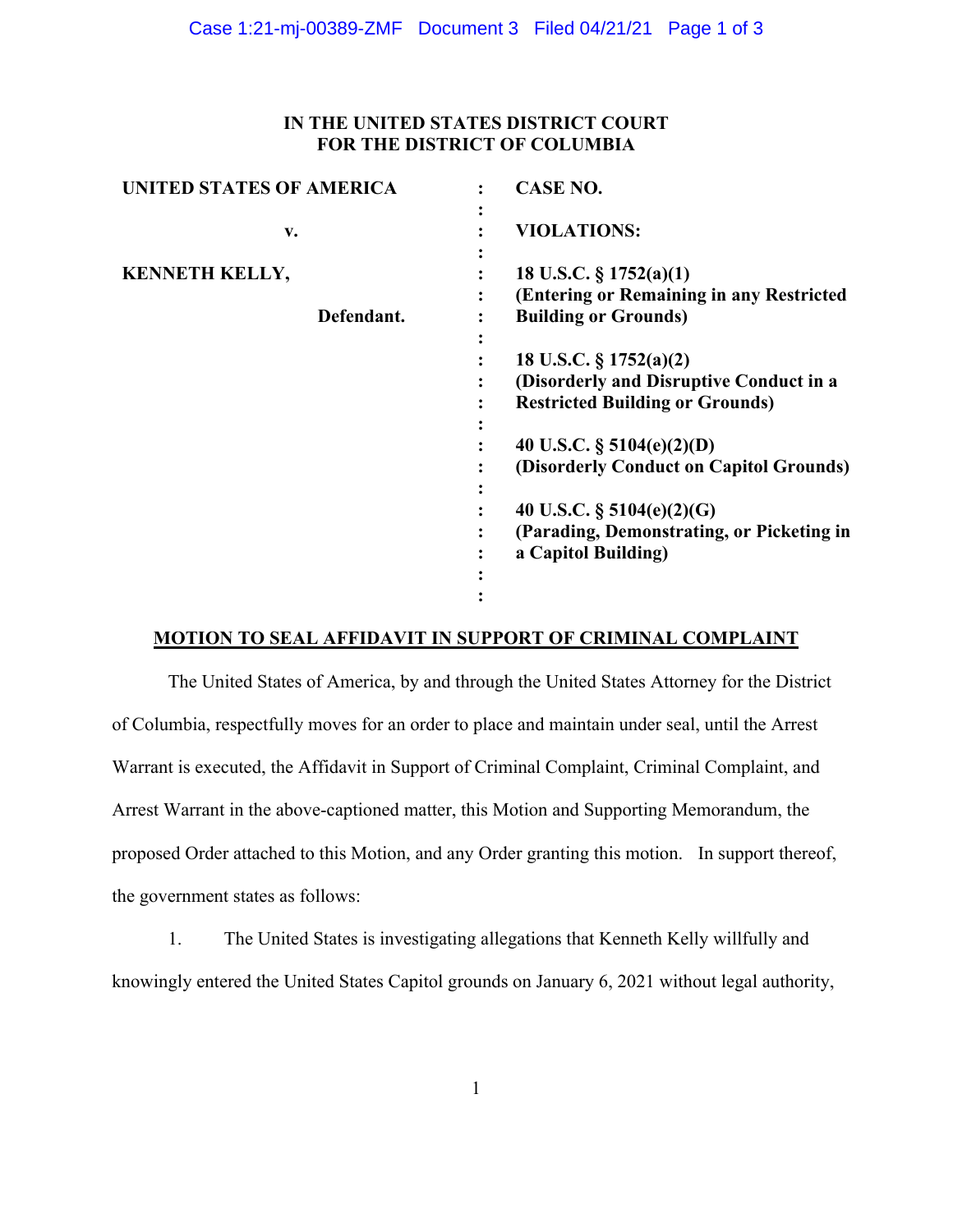#### Case 1:21-mj-00389-ZMF Document 3 Filed 04/21/21 Page 2 of 3

and participated in violent and disorderly conduct in violation of 18 U.S.C. § 1752(a)(1), 18 U.S.C. § 1752(a)(1), 40 U.S.C. § 5104(e)(2)(D), and 18 U.S.C. § 5104(e)(2)(G).

2. The Affidavit in Support of Criminal Complaint references evidence gathered in the course of the investigation. The public disclosure of the Government's evidence could compromise the integrity of the investigation, including the ability of the United States to locate and arrest the defendant. Thus, a sealing order is necessary to avoid hindering the ongoing investigation in this matter.

 2. As stated in Washington Post v. Robinson, 935 F.2d 282, 288 (D.C. Cir. 1999), there is a presumption of access to Court proceedings. But, this can be overridden if "'(1) closure serves a compelling interest; (2) there is a substantial probability that, in the absence of closure, this compelling interest would be harmed; and (3) there are no alternatives to closure that would adequately protect the compelling interest." Id. at 290 (quoting Oregonian Pub. Co. v. United States Dist. Court, 920 F.2d 1462, 1466 (9th Cir. 1990)).

 3. In this matter, the United States has a compelling interest in preserving the integrity of its investigation and arresting the defendant. A limited sealing order ensuring that filings related to the Criminal Complaint and Arrest Warrant are not accessible from the Court's public files is narrowly tailored to serve a compelling interest.

 4. Furthermore, the United States respectfully submits that complying with the normal notice requirements of Washington Post would defeat the purpose of the motion to seal. Persons who know the criminal justice system also know that docketing a motion to seal an Affidavit in Support of Criminal Complaint and Arrest Warrant, or a resulting sealing order, means that the defendant is charged with a crime, and the Government intends to arrest him.

2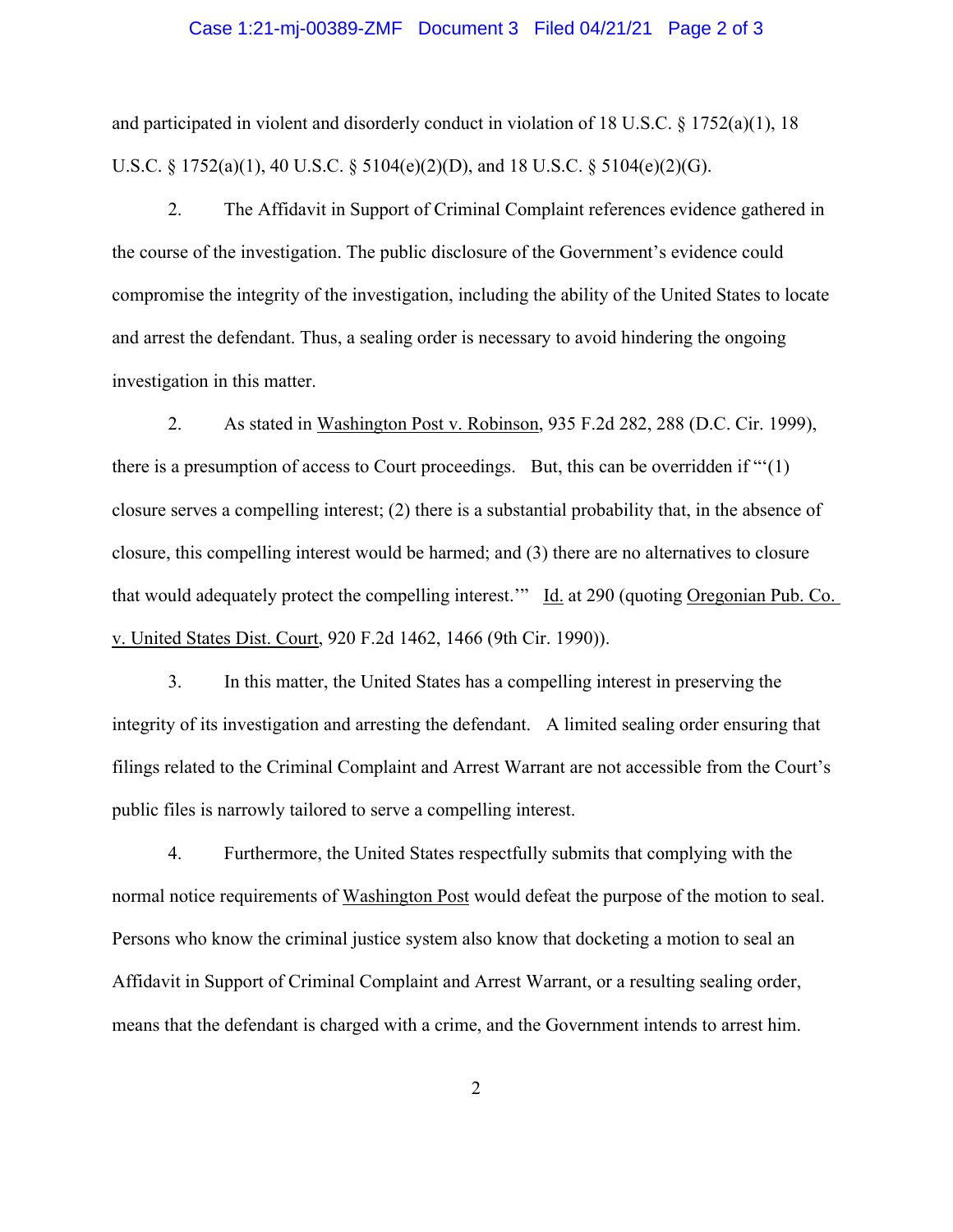### Case 1:21-mj-00389-ZMF Document 3 Filed 04/21/21 Page 3 of 3

Thus, if this Motion or a sealing order were to become public, it would be the same as making public the Complaint and Arrest Warrant.

**WHEREFORE**, the United States respectfully requests that this Court issue an Order directing that the Clerk of the Court place and maintain under seal, until execution of the Arrest Warrant, the Affidavit in Support of Criminal Complaint, this Motion and Supporting Memorandum, the proposed Order attached to this Motion, and any Order granting this motion.

Respectfully submitted,

CHANNING PHILLIPS ACTING UNITED STATES ATTORNEY D.C. Bar No. 415793

By: *s/ Hava Mirell s*  Hava Mirell CA Bar No. 311098 Assistant United States Attorney - Detailee 555 4th Street, N.W. Washington, DC 20530 Phone: (213) 894-0717 Email: hava.mirell@usdoj.gov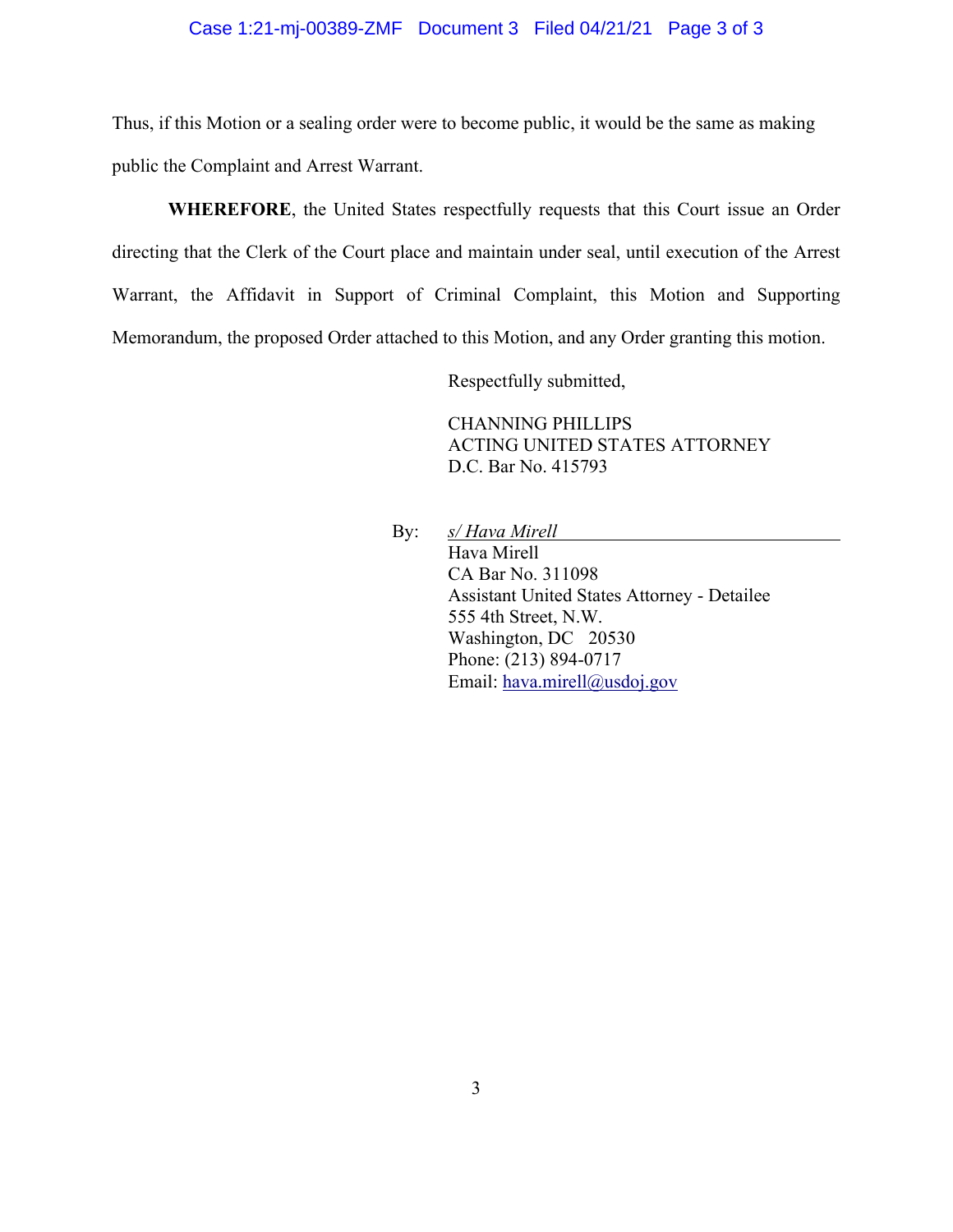# **IN THE UNITED STATES DISTRICT COURT FOR THE DISTRICT OF COLUMBIA**

| <b>UNITED STATES OF AMERICA</b>     | <b>CASE NO.</b>                                                                                             |
|-------------------------------------|-------------------------------------------------------------------------------------------------------------|
| $V_{\bullet}$                       | <b>VIOLATIONS:</b>                                                                                          |
| <b>KENNETH KELLY,</b><br>Defendant. | 18 U.S.C. § 1752(a)(1)<br>(Entering or Remaining in any Restricted<br><b>Building or Grounds)</b>           |
|                                     | 18 U.S.C. § 1752(a)(2)<br>(Disorderly and Disruptive Conduct in a<br><b>Restricted Building or Grounds)</b> |
|                                     | 40 U.S.C. $\S$ 5104(e)(2)(D)<br>(Disorderly Conduct on Capitol Grounds)                                     |
|                                     | 40 U.S.C. $\S$ 5104(e)(2)(G)<br>(Parading, Demonstrating, or Picketing in<br>a Capitol Building)            |

### **ORDER**

This matter having come before the Court pursuant to the application of the United States to seal criminal complaint, the Court finds that, because of such reasonable grounds to believe the disclosure will result in flight from prosecution, destruction of or tampering with evidence, intimidation of potential witnesses, and serious jeopardy to the investigation, the United States has established that a compelling governmental interest exists to justify the requested sealing.

1. IT IS THEREFORE ORDERED that the application is hereby GRANTED, and that the affidavit in support of criminal complaint and other related materials, the instant application to seal, and this Order are sealed until the arrest warrant is executed.